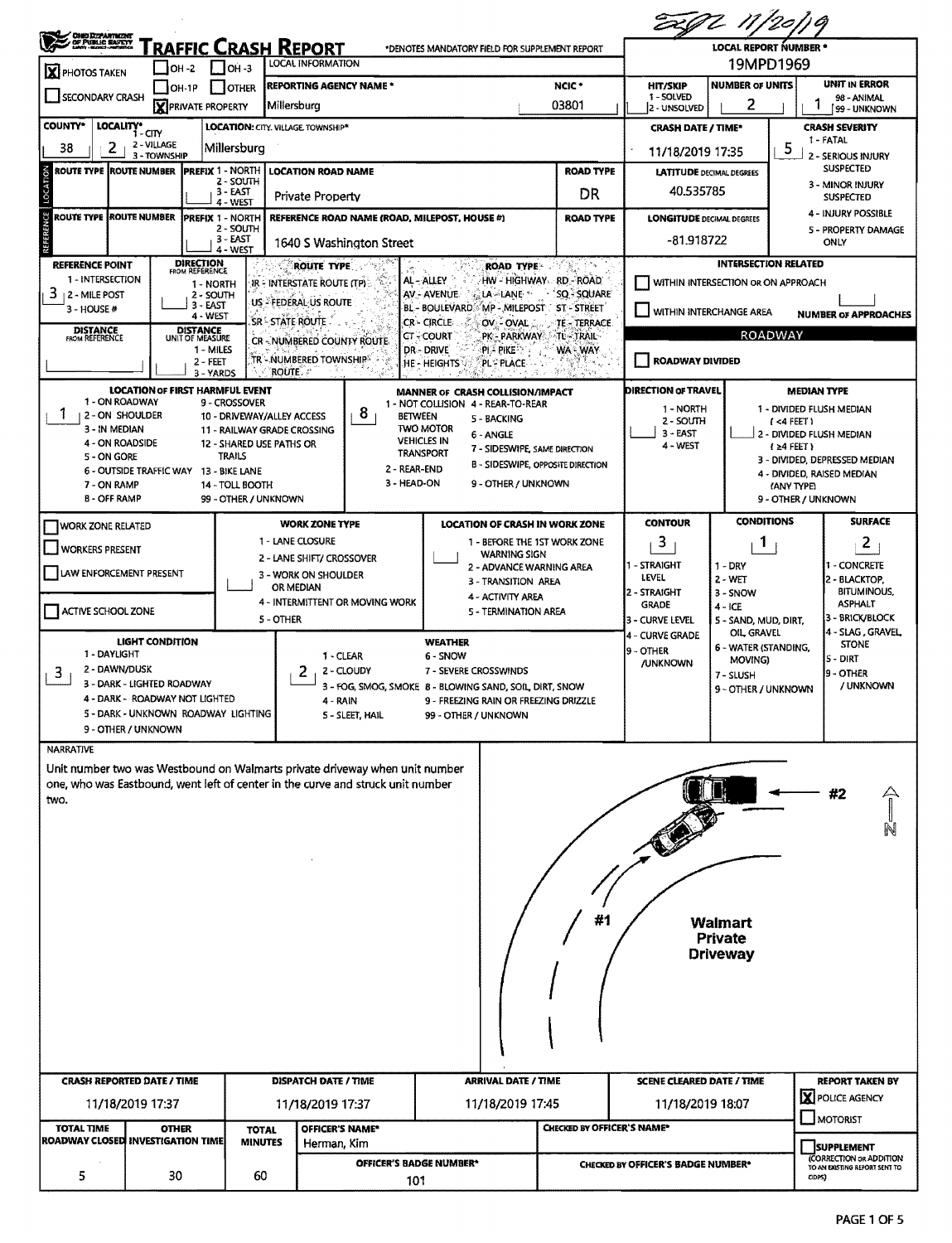|                                                                                                                                                         | <b>CHO DEPARTICIAT</b><br>OF PUBLIC SAFETT                                                                                                            |                                                           | <b>LOCAL REPORT NUMBER</b>                                            |                                                                    |                                                   |                                                          |                                                          |                                                                  |  |  |  |
|---------------------------------------------------------------------------------------------------------------------------------------------------------|-------------------------------------------------------------------------------------------------------------------------------------------------------|-----------------------------------------------------------|-----------------------------------------------------------------------|--------------------------------------------------------------------|---------------------------------------------------|----------------------------------------------------------|----------------------------------------------------------|------------------------------------------------------------------|--|--|--|
|                                                                                                                                                         |                                                                                                                                                       |                                                           | 19MPD1969                                                             |                                                                    |                                                   |                                                          |                                                          |                                                                  |  |  |  |
| UNIT#                                                                                                                                                   | <b>OWNER NAME: LAST, FIRST, MIDDLE (CI SAME AS DRIVER)</b>                                                                                            |                                                           |                                                                       |                                                                    |                                                   | <b>OWNER PHONE:INCLUDE AREA CODE (C) SAME AS DRIVER)</b> | DAMAGE                                                   |                                                                  |  |  |  |
|                                                                                                                                                         | MILLER, MARLAND, D                                                                                                                                    |                                                           |                                                                       |                                                                    | 330-365-6477                                      |                                                          | <b>DAMAGE SCALE</b><br>1 - NONE<br>3 - FUNCTIONAL DAMAGE |                                                                  |  |  |  |
| w                                                                                                                                                       | OWNER ADDRESS: STREET, CITY, STATE, ZIP ( C) SAME AS DRIVER)<br>342 E ADAMS STREET, MILLERSBURG, OH, 44654                                            |                                                           |                                                                       | 2<br>2 - MINOR DAMAGE<br>4 - DISABLING DAMAGE                      |                                                   |                                                          |                                                          |                                                                  |  |  |  |
|                                                                                                                                                         | <b>COMMERCIAL CARRIER: NAME, ADDRESS, CITY, STATE, ZIP</b>                                                                                            |                                                           |                                                                       |                                                                    |                                                   | COMMERCIAL CARRIER PHONE: INCLUDE AREA CODE              |                                                          | 9 - UNKNOWN                                                      |  |  |  |
|                                                                                                                                                         |                                                                                                                                                       |                                                           |                                                                       |                                                                    |                                                   |                                                          |                                                          | <b>DAMAGED AREA(S)</b>                                           |  |  |  |
|                                                                                                                                                         | LP STATE   LICENSE PLATE #                                                                                                                            |                                                           | <b>VEHICLE IDENTIFICATION #</b>                                       |                                                                    | <b>VEHICLE YEAR</b>                               | <b>VEHICLE MAKE</b>                                      |                                                          | <b>INDICATE ALL THAT APPLY</b>                                   |  |  |  |
| OН                                                                                                                                                      | GRR3111                                                                                                                                               | 1VWBH7A36DC143622                                         |                                                                       | 2013                                                               | <b>VOLKSWAGEN</b>                                 |                                                          |                                                          |                                                                  |  |  |  |
| <b>X</b> INSURANCE                                                                                                                                      | <b>INSURANCE COMPANY</b>                                                                                                                              | <b>INSURANCE POLICY #</b>                                 |                                                                       | <b>COLOR</b>                                                       | <b>VEHICLE MODEL</b>                              |                                                          |                                                          |                                                                  |  |  |  |
|                                                                                                                                                         | SONNENBERG MUTUAL                                                                                                                                     | SSV 3401870930-6                                          |                                                                       |                                                                    | SIL                                               | PASSAT                                                   |                                                          |                                                                  |  |  |  |
| <b>TYPE OF USE</b><br>IN EMERGENCY                                                                                                                      |                                                                                                                                                       |                                                           | US DOT #                                                              |                                                                    | <b>TOWED BY: COMPANY NAME</b>                     |                                                          |                                                          |                                                                  |  |  |  |
| COMMERCIAL                                                                                                                                              | <b>SOVERNMENT</b>                                                                                                                                     | <b>RESPONSE</b>                                           | VEHICLE WEIGHT GVWR/GCWR                                              |                                                                    | <b>HAZARDOUS MATERIAL</b>                         |                                                          |                                                          |                                                                  |  |  |  |
| <b>INTERLOCK</b><br><b>DEVICE</b>                                                                                                                       | <b>HIT/SKIP UNIT</b>                                                                                                                                  | # OCCUPANTS                                               | $1 - 510$ KLBS.<br>2 - 10.001 - 26K LBS.                              |                                                                    | <b>IMATERIAL</b><br>CLASS#<br>RELEASED            | <b>PLACARD ID#</b>                                       |                                                          |                                                                  |  |  |  |
| <b>EQUIPPED</b>                                                                                                                                         |                                                                                                                                                       |                                                           | 3 - > 26K LBS.                                                        |                                                                    | PLACARD                                           |                                                          |                                                          | 12                                                               |  |  |  |
|                                                                                                                                                         | 1 - PASSENGER CAR                                                                                                                                     | 6 - VAN (9-15 SEATS)                                      | 12 - GOLF CART                                                        |                                                                    | 18 - LIMO (LIVERY VEHICLE)                        | 23 - PEDESTRIAN/SKATER                                   |                                                          |                                                                  |  |  |  |
|                                                                                                                                                         | 2 - PASSENGER VAN<br>(MINIVAN)                                                                                                                        | 7 - MOTORCYCLE 2-WHEELED<br>8 - MOTORCYCLE 3-WHEELED      | 13 - SNOWMOBILE<br>14 - SINGLE UNIT                                   | 20 - OTHER VEHICLE                                                 | 19 - BUS (16+ PASSENGERS)                         | 24 - WHEELCHAIR (ANY TYPE)<br>25 - OTHER NON-MOTORIST    |                                                          |                                                                  |  |  |  |
|                                                                                                                                                         | UNIT TYPE 3 - SPORT UTILITY<br>VEHICLE                                                                                                                | 9 - AUTOCYCLE<br>10 - MOPED OR MOTORIZED                  | <b>TRUCK</b><br>15 - SEMI-TRACTOR                                     | 21 - HEAVY EQUIPMENT                                               |                                                   | 26 - BICYCLE                                             |                                                          |                                                                  |  |  |  |
|                                                                                                                                                         | 4 - PICK UP                                                                                                                                           | BICYCLE                                                   | 16 - FARM EQUIPMENT                                                   |                                                                    | 22 - ANIMAL WITH RIDER OR<br>ANIMAL-DRAWN VEHICLE | 27 - TRAIN                                               |                                                          |                                                                  |  |  |  |
|                                                                                                                                                         | 5 - CARGO VAN<br>(ATV/UTV)                                                                                                                            | 11 - ALL TERRAIN VEHICLE                                  | 17 MOTORHOME                                                          |                                                                    |                                                   | 99 - UNKNOWN OR HIT/SKIP                                 |                                                          |                                                                  |  |  |  |
|                                                                                                                                                         | # OF TRAILING UNITS                                                                                                                                   |                                                           |                                                                       |                                                                    |                                                   |                                                          |                                                          |                                                                  |  |  |  |
| VEHICL                                                                                                                                                  | WAS VEHICLE OPERATING IN AUTONOMOUS                                                                                                                   |                                                           | 0 - NO AUTOMATION                                                     |                                                                    | 3 - CONDITIONAL AUTOMATION 9 - UNKNOWN            |                                                          |                                                          |                                                                  |  |  |  |
|                                                                                                                                                         | MODE WHEN CRASH OCCURRED?                                                                                                                             | 0                                                         | 1 - DRIVER ASSISTANCE                                                 |                                                                    | 4 - HIGH AUTOMATION                               |                                                          |                                                          |                                                                  |  |  |  |
|                                                                                                                                                         | -YES 2-NO 9-OTHER/UNKNOWN                                                                                                                             | <b>MODE LEVEL</b>                                         | AUTONOMOUS 2 - PARTIAL AUTOMATION 5 - FULL AUTOMATION                 |                                                                    |                                                   |                                                          |                                                          |                                                                  |  |  |  |
|                                                                                                                                                         | 1 - NONE                                                                                                                                              | 6 - BUS - CHARTER/TOUR                                    | 11 - FIRE                                                             | <b>16 - FARM</b>                                                   |                                                   | 21 - MAIL CARRIER                                        |                                                          |                                                                  |  |  |  |
|                                                                                                                                                         | $2 - TAXI$                                                                                                                                            | 7 - BUS - INTERCITY                                       | 12 - MILITARY                                                         | 99 - OTHER / UNKNOWN<br>17 - MOWING<br>18 - SNOW REMOVAL           |                                                   |                                                          |                                                          |                                                                  |  |  |  |
| <b>SPECIAL</b>                                                                                                                                          | 3 - ELECTRONIC RIDE<br><b>SHARING</b>                                                                                                                 | 8 - BUS - SHUTTLE                                         | 13 - POLICE                                                           |                                                                    |                                                   |                                                          |                                                          |                                                                  |  |  |  |
|                                                                                                                                                         | <b>FUNCTION 4 - SCHOOL TRANSPORT</b>                                                                                                                  | 9 - BUS - OTHER<br>10 - AMBLILANCE                        | <b>14 - PUBLIC UTILITY</b><br>15 - CONSTRUCTION EQUIP.                |                                                                    | 19 - TOWING<br>20 - SAFETY SERVICE                |                                                          |                                                          |                                                                  |  |  |  |
|                                                                                                                                                         | 5 - BUS - TRANSIT/COMMUTER                                                                                                                            |                                                           |                                                                       |                                                                    | PATROL                                            |                                                          |                                                          | 12                                                               |  |  |  |
|                                                                                                                                                         | 1 - NO CARGO BODY TYPE                                                                                                                                | 4 - LOGGING                                               | 7 - GRAIN/CHIPS/GRAVEL                                                | 11 - DUMP<br>99 - OTHER / UNKNOWN                                  |                                                   |                                                          |                                                          |                                                                  |  |  |  |
| CARGO                                                                                                                                                   | / NOT APPLICABLE<br>$2 - BUS$                                                                                                                         | 5 - INTERMODAL<br><b>CONTAINER CHASSIS</b>                | 8 - POLE<br>9 - CARGO TANK                                            |                                                                    | 12 - CONCRETE MIXER<br>13 - AUTO TRANSPORTER      |                                                          |                                                          |                                                                  |  |  |  |
| <b>BODY</b>                                                                                                                                             | 3 - VEHICLE TOWING<br><b>ANOTHER MOTOR VEHICLE</b>                                                                                                    | 6 - CARGOVAN<br>/ENCLOSED BOX                             | 10 - FLAT BED                                                         |                                                                    | 14 - GARBAGE/REFUSE                               |                                                          |                                                          | 91<br>l 3<br>9                                                   |  |  |  |
| <b>TYPE</b>                                                                                                                                             |                                                                                                                                                       | 4 - BRAKES                                                |                                                                       |                                                                    |                                                   |                                                          |                                                          |                                                                  |  |  |  |
|                                                                                                                                                         | 1 - TURN SIGNALS<br>2 - HEAD LAMPS                                                                                                                    | 5 - STEERING                                              | 7 - WORN OR SLICK TIRES<br>8 - TRAILER EQUIPMENT                      |                                                                    | 9 - MOTOR TROUBLE<br>10 - DISABLED FROM PRIOR     | 99 - OTHER / UNKNOWN                                     |                                                          |                                                                  |  |  |  |
| VEHICLE<br><b>DEFECTS</b>                                                                                                                               | 3 - TAIL LAMPS                                                                                                                                        | <b>6 - TIRE BLOWOUT</b>                                   | DEFECTIVE                                                             |                                                                    | <b>ACCIDENT</b>                                   |                                                          |                                                          |                                                                  |  |  |  |
|                                                                                                                                                         |                                                                                                                                                       |                                                           |                                                                       |                                                                    |                                                   |                                                          | $\Box$ - NO DAMAGE [ 0 ]                                 | <b>LI-UNDERCARRIAGE</b> [14]                                     |  |  |  |
|                                                                                                                                                         | 1 - INTERSECTION -<br>MARKED CROSSWALK                                                                                                                | 4 - MIDBLOCK -<br>MARKED CROSSWALK                        | 7 - SHOULDER/ROADSIDE<br>8 - SIDEWALK                                 |                                                                    | 10 - DRIVEWAY ACCESS<br>11 - SHARED USE PATHS     | 99 - OTHER / UNKNOWN                                     | $\Box$ -TOP[13]                                          | $\Box$ - ALL AREAS $\Box$ 151                                    |  |  |  |
| LOCATION                                                                                                                                                | NON-MOTORIST 2 - INTERSECTION -<br>UNMARKED CROSSWALK                                                                                                 | 5 - TRAVEL LANE -<br>OTHER LOCATION                       | 9 - MEDIAN/CROSSING                                                   | OR TRAILS<br>12 - FIRST RESPONDER                                  |                                                   |                                                          |                                                          | $\Box$ - UNIT NOT AT SCENE [16]                                  |  |  |  |
|                                                                                                                                                         | AT IMPACT 3 - INTERSECTION - OTHER                                                                                                                    | <b>6 - BICYCLE LANE</b>                                   | <b>ISLAND</b>                                                         |                                                                    | AT INCIDENT SCENE                                 |                                                          |                                                          |                                                                  |  |  |  |
|                                                                                                                                                         | 1 - NON-CONTACT                                                                                                                                       | 1 - STRAIGHT AHEAD<br>2 - BACKING                         | 9 - LEAVING TRAFFIC<br>LANE                                           |                                                                    | 15 - WALKING, RUNNING,<br>JOGGING, PLAYING        | 21 - STANDING OUTSIDE<br>DISABLED VEHICLE                |                                                          | INITIAL POINT OF CONTACT                                         |  |  |  |
| 3                                                                                                                                                       | 2 - NON-COLLISION<br>13                                                                                                                               | 3 - CHANGING LANES                                        | 10 - PARKED                                                           |                                                                    | 16 - WORKING                                      | 99 - OTHER / UNKNOWN                                     | 0 - NO DAMAGE                                            | 14 - UNDERCARRIAGE                                               |  |  |  |
|                                                                                                                                                         | 3 - STRIKING                                                                                                                                          | 4 - OVERTAKING/PASSING<br>PRE-CRASH 5 - MAKING RIGHT TURN | 11 - SLOWING OR STOPPED<br>IN TRAFFIC                                 |                                                                    | 17 - PUSHING VEHICLE<br>18 - APPROACHING OR       |                                                          | 11                                                       | 1-12 - REFER TO UNIT 15 - VEHICLE NOT AT SCENE<br><b>DIAGRAM</b> |  |  |  |
| ACTION                                                                                                                                                  | 4 - STRUCK<br><b>S - BOTH STRIKING</b>                                                                                                                | <b>ACTIONS 6 - MAKING LEFT TURN</b>                       | 12 - DRIVERLESS                                                       |                                                                    | LEAVING VEHICLE                                   |                                                          | 13 - TOP                                                 | 99 - UNKNOWN                                                     |  |  |  |
|                                                                                                                                                         | <b>B: STRUCK</b>                                                                                                                                      | 7 - MAKING U-TURN<br>8 - ENTERING TRAFFIC                 | 13 - NEGOTIATING A CURVE                                              | 19 - STANDING<br>14 - ENTERING OR CROSSING 20 - OTHER NON-MOTORIST |                                                   |                                                          |                                                          |                                                                  |  |  |  |
|                                                                                                                                                         | 9 - OTHER / UNKNOWN                                                                                                                                   | LANE                                                      | SPECIFIED LOCATION                                                    |                                                                    |                                                   |                                                          |                                                          | TRAFFIC                                                          |  |  |  |
|                                                                                                                                                         | 1 - NONE<br>2 - FAILURE TO YIELD                                                                                                                      | /ACDA                                                     | 8 - FOLLOWING TOO CLOSE 13 - IMPROPER START FROM<br>A PARKED POSITION |                                                                    | 18 - OPERATING DEFECTIVE<br><b>EQUIPMENT</b>      | 23 - OPENING DOOR INTO<br>ROADWAY                        | <b>TRAFFICWAY FLOW</b><br>1 - ONE-WAY                    | <b>TRAFFIC CONTROL</b>                                           |  |  |  |
|                                                                                                                                                         | 3 - RAN RED LIGHT<br>4 - RAN STOP SIGN                                                                                                                | 9 - IMPROPER LANE<br>CHANGE                               | 14 - STOPPED OR PARKED<br><b>ILLEGALLY</b>                            |                                                                    | 19 - LOAD SHIFTING<br>/FALUNG/SPILLING            | 99 - OTHER IMPROPER<br><b>ACTION</b>                     | 2 - TWO-WAY                                              | 1 - ROUNDABOUT 4 - STOP SIGN<br>2 - SIGNAL<br>5 - YIELD SIGN     |  |  |  |
|                                                                                                                                                         | 5 - UNSAFE SPEED                                                                                                                                      | 10 - IMPROPER PASSING                                     | 15 - SWERVING TO AVOID                                                |                                                                    | 20 - IMPROPER CROSSING                            |                                                          | 2                                                        | 6<br>3 - FLASHER<br><b>6 - NO CONTROL</b>                        |  |  |  |
| $\frac{1}{2}$                                                                                                                                           | CONTRIBUTING 6 - IMPROPER TURN<br>CIRCUMSTANCES 7 - LEFT OF CENTER                                                                                    | 11 - DROVE OFF ROAD<br>12 IMPROPER BACKING                | 16 - WRONG WAY<br>17 - VISION OBSTRUCTION                             |                                                                    | 21 - LYING IN ROADWAY<br>22 - NOT DISCERNIBLE     |                                                          | # of THROUGH LANES                                       | <b>RAIL GRADE CROSSING</b>                                       |  |  |  |
| E                                                                                                                                                       |                                                                                                                                                       |                                                           |                                                                       |                                                                    |                                                   |                                                          | ON ROAD                                                  | 1 - NOT INVLOVED                                                 |  |  |  |
| SEOUENCE OF EVENTS<br>$\frac{1}{2}$                                                                                                                     |                                                                                                                                                       |                                                           |                                                                       |                                                                    |                                                   |                                                          | 2                                                        | 2 - INVOLVED-ACTIVE CROSSING                                     |  |  |  |
| 20                                                                                                                                                      | عادات والمعاملة<br>1 - OVERTURN/ROLLOVER                                                                                                              | 7 - SEPARATION OF UNITS                                   | <b>EVENTS</b><br>12 - DOWNHILL RUNAWAY                                |                                                                    | <b>CHICAGON H</b><br>19 - ANIMAL -OTHER           | 23 - STRUCK BY FALLING,                                  |                                                          | 3 - INVOLVED-PASSIVE CROSSING                                    |  |  |  |
|                                                                                                                                                         | 2 - FIRE/EXPLOSION<br>3 - IMMERSION                                                                                                                   | 8 - RAN OFF ROAD RIGHT<br>9 - RAN OFF ROAD LEFT           | 13 - OTHER NON-COLLISION 20 - MOTOR VEHICLE IN<br>14 - PEDESTRIAN     |                                                                    | <b>TRANSPORT</b>                                  | SHIFTING CARGO OR<br>ANYTHING SET IN                     |                                                          | UNIT / NON-MOTORIST DIRECTION                                    |  |  |  |
|                                                                                                                                                         | 4 - JACKKNIFE                                                                                                                                         | 10 - CROSS MEDIAN                                         | 15 - PEDALCYCLE                                                       |                                                                    | 21 - PARKED MOTOR                                 | MOTION BY A MOTOR<br><b>VEHICLE</b>                      |                                                          | 1 - NORTH<br><b>S - NORTHEAST</b>                                |  |  |  |
|                                                                                                                                                         | $\mathbf{2}$<br>5 - CARGO / EQUIPMENT<br>11 - CROSS CENTERLINE -<br>16 - RAILWAY VEHICLE<br>LOSS OR SHIFT<br>OPPOSITE DIRECTION<br>17 - ANIMAL - FARM |                                                           |                                                                       |                                                                    | <b>VEHICLE</b><br>22 - WORK ZONE                  | 24 - OTHER MOVABLE<br>OBJECT                             | 2 - SOUTH<br>6 - NORTHWEST                               |                                                                  |  |  |  |
| з.                                                                                                                                                      | 6 - EQUIPMENT FAILURE                                                                                                                                 | OF TRAVEL                                                 | 18 - ANIMAL - DEER                                                    |                                                                    | <b>MAINTENANCE</b><br><b>EQUIPMENT</b>            |                                                          | $\epsilon$<br><b>FROM</b><br>TO I                        | 3 - EAST<br>7 - SOUTHEAST<br>ь<br>4 - WEST<br>8 - SOUTHWEST      |  |  |  |
|                                                                                                                                                         |                                                                                                                                                       |                                                           | COLLISION WITH FIXED OBJECT - STRUCK                                  |                                                                    | <b>A.M. Low South</b>                             |                                                          |                                                          | 9 - OTHER / UNKNOWN                                              |  |  |  |
|                                                                                                                                                         | 25 - IMPACT ATTENUATOR<br>/ CRASH CUSHION                                                                                                             | 31 - GUARDRAIL END<br>32 - PORTABLE BARRIER               | 38 - OVERHEAD SIGN POST<br>39 - UGHT / LUMINARIES                     |                                                                    | 45 - EMBANKMENT                                   | 52 - BUILDING<br>53 - TUNNEL                             | UNIT SPEED                                               | DETECTED SPEED                                                   |  |  |  |
|                                                                                                                                                         | 26 - BRIDGE OVERHEAD<br><b>STRUCTURE</b>                                                                                                              | 33 - MEDIAN CABLE BARRIER<br>34 - MEDIAN GUARDRAIL        | <b>SUPPORT</b><br>40 - UTILITY POLE                                   | 46 - FENCE<br>47 - MAILBOX<br>48 - TREE                            |                                                   | 54 - OTHER FIXED<br>OBJECT                               |                                                          |                                                                  |  |  |  |
|                                                                                                                                                         | 27 - BRIDGE PIER OR                                                                                                                                   | <b>BARRIER</b>                                            | 41 - OTHER POST, POLE                                                 |                                                                    | 49 - FIRE HYDRANT                                 | 99 - OTHER / UNKNOWN                                     | 10                                                       | 1 - STATED / ESTIMATED SPEED                                     |  |  |  |
|                                                                                                                                                         | <b>OR SUPPORT</b><br>ABUTMENT<br>35 - MEDIAN CONCRETE<br>28 - BRIDGE PARAPET<br><b>BARRIER</b><br>42 - CULVERT                                        |                                                           |                                                                       |                                                                    | SO - WORK ZONE<br><b>MAINTENANCE</b>              |                                                          |                                                          | 1<br>2 - CALCULATED / EDR                                        |  |  |  |
| <b>EQUIPMENT</b><br>36 - MEDIAN OTHER BARRIER 43 - CURB<br>29 - BRIDGE RAIL<br>30 - GUARDRAIL FACE<br>37 - TRAFFIC SIGN POST<br>44 - DITCH<br>51 - WALL |                                                                                                                                                       |                                                           |                                                                       |                                                                    |                                                   |                                                          | POSTED SPEED                                             |                                                                  |  |  |  |
|                                                                                                                                                         | <b>FIRST HARMFUL EVENT</b>                                                                                                                            |                                                           | 3 - UNDETERMINED                                                      |                                                                    |                                                   |                                                          |                                                          |                                                                  |  |  |  |
|                                                                                                                                                         |                                                                                                                                                       |                                                           | <b>MOST HARMFUL EVENT</b>                                             |                                                                    |                                                   |                                                          |                                                          |                                                                  |  |  |  |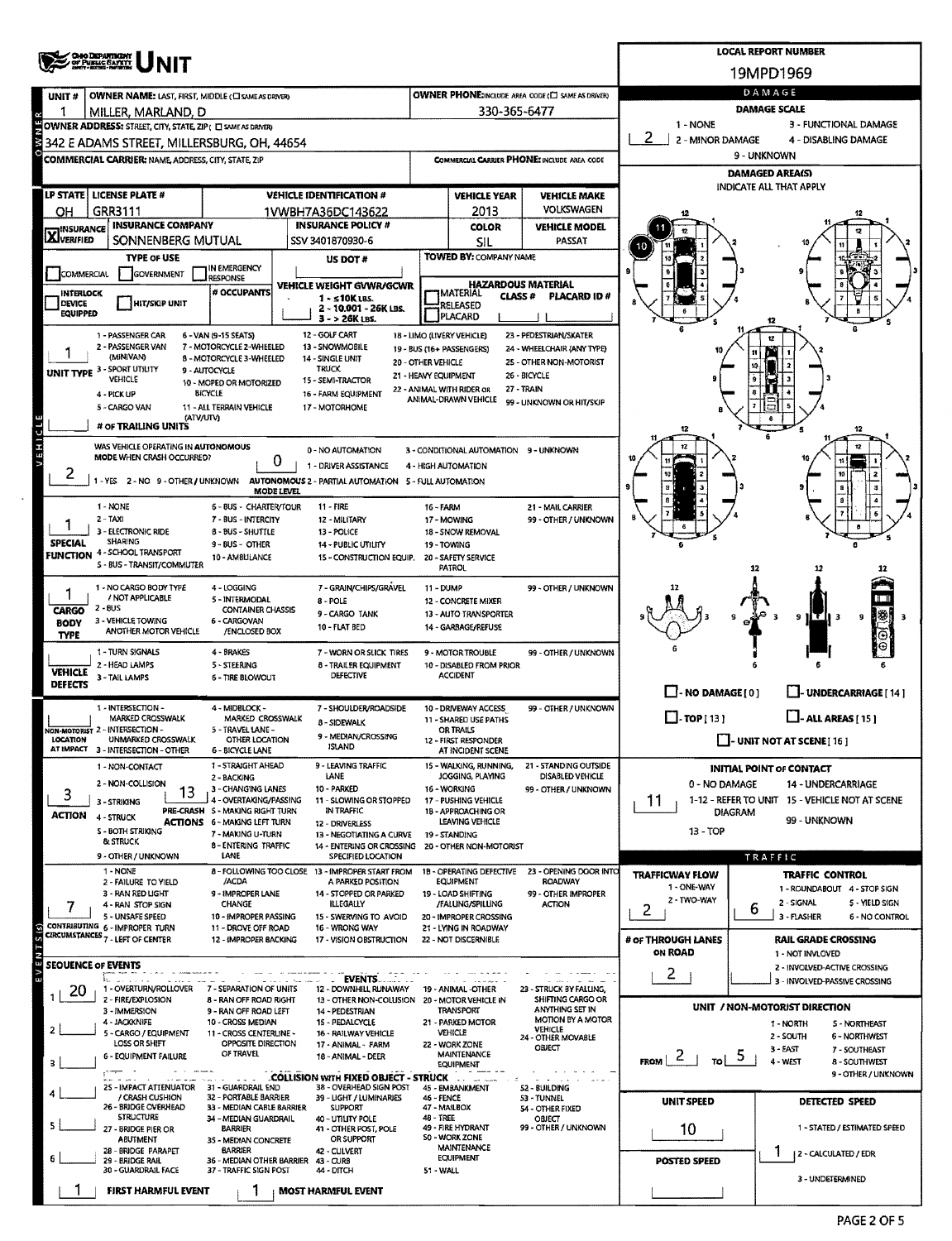| <b>CHO DEPARTMENT</b><br>OF PUBLIC BAFETT |                                                                                                                                                                                           |                                                                                                                      |                                                                        |                                                                                                                                 |                                                                 |                                       |                                                                        | <b>LOCAL REPORT NUMBER</b>                  |                                                        |  |  |  |
|-------------------------------------------|-------------------------------------------------------------------------------------------------------------------------------------------------------------------------------------------|----------------------------------------------------------------------------------------------------------------------|------------------------------------------------------------------------|---------------------------------------------------------------------------------------------------------------------------------|-----------------------------------------------------------------|---------------------------------------|------------------------------------------------------------------------|---------------------------------------------|--------------------------------------------------------|--|--|--|
|                                           |                                                                                                                                                                                           |                                                                                                                      |                                                                        |                                                                                                                                 |                                                                 |                                       | 19MPD1969                                                              |                                             |                                                        |  |  |  |
| UNIT#                                     | OWNER NAME: LAST, FIRST, MIDDLE (C) SAME AS DRIVER)                                                                                                                                       |                                                                                                                      |                                                                        | <b>OWNER PHONE:INCLUDE AREA CODE (E) SAME AS DRIVERY</b>                                                                        |                                                                 |                                       | DAMAGE                                                                 |                                             |                                                        |  |  |  |
| 2                                         | WAGERS, GARY, L                                                                                                                                                                           |                                                                                                                      |                                                                        | 330-473-2853                                                                                                                    |                                                                 |                                       | <b>DAMAGE SCALE</b>                                                    |                                             |                                                        |  |  |  |
| ζ                                         | OWNER ADDRESS: STREET, CITY, STATE, ZIP ( C SAME AS DRIVER)<br>1 - NONE<br>3 - FUNCTIONAL DAMAGE<br>2<br>2 - MINOR DAMAGE<br>4 - DISABLING DAMAGE<br>240 ALLISON AVE, KILLBUCK, OH, 44637 |                                                                                                                      |                                                                        |                                                                                                                                 |                                                                 |                                       |                                                                        |                                             |                                                        |  |  |  |
|                                           | COMMERCIAL CARRIER: NAME ADDRESS, CITY, STATE, ZIP                                                                                                                                        |                                                                                                                      |                                                                        | COMMERCIAL CARRIER PHONE: INCLUDE AREA CODE                                                                                     |                                                                 |                                       | 9 - UNKNOWN                                                            |                                             |                                                        |  |  |  |
|                                           |                                                                                                                                                                                           |                                                                                                                      |                                                                        |                                                                                                                                 |                                                                 |                                       | <b>DAMAGED AREA(S)</b>                                                 |                                             |                                                        |  |  |  |
|                                           | LP STATE   LICENSE PLATE #                                                                                                                                                                | <b>VEHICLE IDENTIFICATION #</b>                                                                                      |                                                                        | <b>VEHICLE YEAR</b>                                                                                                             | <b>VEHICLE MAKE</b>                                             |                                       |                                                                        | INDICATE ALL THAT APPLY                     |                                                        |  |  |  |
| OΗ                                        | GZR3761                                                                                                                                                                                   |                                                                                                                      | 1FTFX1EF2BFC00502                                                      |                                                                                                                                 | 2011                                                            | FORD                                  |                                                                        |                                             |                                                        |  |  |  |
| <b>X</b> INSURANCE                        | <b>INSURANCE COMPANY</b>                                                                                                                                                                  |                                                                                                                      | <b>INSURANCE POLICY #</b>                                              |                                                                                                                                 | <b>COLOR</b>                                                    | <b>VEHICLE MODEL</b>                  |                                                                        |                                             |                                                        |  |  |  |
|                                           | <b>MOTORIST MUTUAL</b><br><b>TYPE OF USE</b>                                                                                                                                              |                                                                                                                      | 1276-05-475678-06A                                                     |                                                                                                                                 | WHI<br><b>TOWED BY: COMPANY NAME</b>                            | $F-150$                               |                                                                        |                                             |                                                        |  |  |  |
| COMMERCIAL                                | GOVERNMENT                                                                                                                                                                                | IN EMERGENCY                                                                                                         | US DOT #                                                               |                                                                                                                                 |                                                                 |                                       | 9                                                                      |                                             |                                                        |  |  |  |
| <b>INTERLOCK</b>                          |                                                                                                                                                                                           | <b>RESPONSE</b><br># OCCUPANTS                                                                                       | VEHICLE WEIGHT GVWR/GCWR                                               |                                                                                                                                 | <b>HAZARDOUS MATERIAL</b><br><b>IMATERIAL</b><br><b>CLASS #</b> | <b>PLACARD ID#</b>                    |                                                                        |                                             |                                                        |  |  |  |
| <b>DEVICE</b><br><b>EQUIPPED</b>          | <b>HIT/SKIP UNIT</b>                                                                                                                                                                      |                                                                                                                      | $1 - 510$ KLBS.<br>2 - 10.001 - 26K LBs.                               | RELEASED<br>PLACARD                                                                                                             |                                                                 |                                       |                                                                        |                                             |                                                        |  |  |  |
|                                           | 1 - PASSENGER CAR                                                                                                                                                                         | 1<br>6 - VAN (9-15 SEATS)                                                                                            | 3 - > 26K LBS.<br>12 - GOLF CART                                       |                                                                                                                                 | 18 - LIMO (LIVERY VEHICLE)                                      | 23 - PEDESTRIAN/SKATER                |                                                                        |                                             |                                                        |  |  |  |
|                                           | 2 - PASSENGER VAN                                                                                                                                                                         | 7 - MOTORCYCLE 2-WHEELED                                                                                             | 13 - SNOWMOBILE                                                        |                                                                                                                                 | 19 - BUS (16+ PASSENGERS)                                       | 24 - WHEELCHAIR (ANY TYPE)            |                                                                        |                                             | 12                                                     |  |  |  |
|                                           | (MINIVAN)<br>UNIT TYPE 3 - SPORT UTILITY                                                                                                                                                  | 8 - MOTORCYCLE 3-WHEELED<br>9 - AUTOCYCLE                                                                            | 14 - SINGLE UNIT<br>TRUCK                                              | 20 - OTHER VEHICLE                                                                                                              |                                                                 | 25 - OTHER NON-MOTORIST               |                                                                        | 10                                          |                                                        |  |  |  |
|                                           | <b>VEHICLE</b>                                                                                                                                                                            | 10 - MOPED OR MOTORIZED<br><b>BICYCLE</b>                                                                            | 15 - SEMI-TRACTOR                                                      |                                                                                                                                 | 21 - HEAVY EQUIPMENT<br>22 - ANIMAL WITH RIDER OR               | 25 - BICYCLE<br>27 - TRAIN            |                                                                        |                                             |                                                        |  |  |  |
|                                           | 4 - PICK UP<br>5 - CARGO VAN                                                                                                                                                              | 11 - ALL TERRAIN VEHICLE                                                                                             | 16 - FARM EQUIPMENT<br>17 - MOTORHOME                                  |                                                                                                                                 | ANIMAL-DRAWN VEHICLE                                            | 99 - UNKNOWN OR HIT/SKIP              |                                                                        |                                             |                                                        |  |  |  |
|                                           | (ATV/UTV)<br># OF TRAILING UNITS                                                                                                                                                          |                                                                                                                      |                                                                        |                                                                                                                                 |                                                                 |                                       |                                                                        |                                             |                                                        |  |  |  |
| VEHICLE                                   | WAS VEHICLE OPERATING IN AUTONOMOUS                                                                                                                                                       |                                                                                                                      | 0 - NO AUTOMATION                                                      |                                                                                                                                 | 3 - CONDITIONAL AUTOMATION 9 - UNKNOWN                          |                                       |                                                                        |                                             |                                                        |  |  |  |
|                                           | MODE WHEN CRASH OCCURRED?                                                                                                                                                                 | 0                                                                                                                    | 1 - DRIVER ASSISTANCE                                                  |                                                                                                                                 | 4 - HIGH AUTOMATION                                             |                                       |                                                                        |                                             |                                                        |  |  |  |
| 2                                         | 1-YES 2-NO 9-OTHER/UNKNOWN                                                                                                                                                                |                                                                                                                      | AUTONOMOUS 2 - PARTIAL AUTOMATION 5 - FULL AUTOMATION                  |                                                                                                                                 |                                                                 |                                       | 10<br>з                                                                |                                             |                                                        |  |  |  |
|                                           | 1 - NONE                                                                                                                                                                                  | MODE LEVEL<br>6 - BUS - CHARTER/TOUR                                                                                 | 11 - FIRE                                                              |                                                                                                                                 |                                                                 | 21 - MAIL CARRIER                     |                                                                        |                                             |                                                        |  |  |  |
|                                           | $2 - TAXI$<br>7 - BUS - INTERCITY<br>12 - MILITARY                                                                                                                                        |                                                                                                                      |                                                                        | 16 - FARM<br>99 - OTHER / UNKNOWN<br>17 - MOWING                                                                                |                                                                 |                                       |                                                                        |                                             |                                                        |  |  |  |
| <b>SPECIAL</b>                            | 3 - ELECTRONIC RIDE<br>SHARING                                                                                                                                                            | 8-8US SHUTTLE<br>13 - POLICE<br>9 - BUS - OTHER<br>14 - PUBLIC UTILITY<br>10 - AMBULANCE<br>15 - CONSTRUCTION EQUIP. |                                                                        |                                                                                                                                 | 18 - SNOW REMOVAL<br>19 - TOWING                                |                                       |                                                                        |                                             |                                                        |  |  |  |
|                                           | <b>FUNCTION</b> 4 - SCHOOL TRANSPORT                                                                                                                                                      |                                                                                                                      |                                                                        |                                                                                                                                 | 20 - SAFETY SERVICE                                             |                                       |                                                                        |                                             |                                                        |  |  |  |
|                                           | S - BUS - TRANSIT/COMMUTER                                                                                                                                                                |                                                                                                                      | PATROL                                                                 |                                                                                                                                 |                                                                 |                                       | 12                                                                     | 12                                          |                                                        |  |  |  |
|                                           | 1 - NO CARGO BODY TYPE<br>/ NOT APPLICABLE                                                                                                                                                | 4 - LOGGING<br>5 - INTERMODAL                                                                                        | 7 - GRAIN/CHIPS/GRAVEL<br>8 - POLE                                     | 11 - DUMP                                                                                                                       |                                                                 | 99 - OTHER / UNKNOWN                  |                                                                        |                                             |                                                        |  |  |  |
| <b>CARGO</b>                              | 2 - BUS                                                                                                                                                                                   | <b>CONTAINER CHASSIS</b>                                                                                             | 9 - CARGO TANK                                                         |                                                                                                                                 | 12 - CONCRETE MIXER<br>13 - AUTO TRANSPORTER                    |                                       |                                                                        | 9<br><u>HT II 3</u><br>9                    |                                                        |  |  |  |
| <b>BODY</b><br><b>TYPE</b>                | 3 - VEHICLE TOWING<br>ANOTHER MOTOR VEHICLE                                                                                                                                               | 6 - CARGOVAN<br>/ENCLOSED BOX                                                                                        | 10 - FLAT BED                                                          | 14 - GARBAGE/REFUSE                                                                                                             |                                                                 |                                       |                                                                        |                                             |                                                        |  |  |  |
|                                           | 1 - TURN SIGNALS                                                                                                                                                                          | 4 - BRAKES                                                                                                           | 7 - WORN OR SLICK TIRES                                                |                                                                                                                                 | 9 - MOTOR TROUBLE                                               | 99 - OTHER / UNKNOWN                  |                                                                        |                                             |                                                        |  |  |  |
| <b>VEHICLE</b>                            | 2 - HEAD LAMPS<br>3 - TAIL LAMPS                                                                                                                                                          | 5 - STEERING<br><b>6 - TIRE BLOWOUT</b>                                                                              | <b>8 - TRAILER EQUIPMENT</b><br>DEFECTIVE                              |                                                                                                                                 | 10 - DISABLED FROM PRIOR<br><b>ACCIDENT</b>                     |                                       |                                                                        |                                             |                                                        |  |  |  |
| <b>DEFECTS</b>                            |                                                                                                                                                                                           |                                                                                                                      |                                                                        |                                                                                                                                 |                                                                 |                                       | $\Box$ - NO DAMAGE [ 0 ]                                               |                                             | UNDERCARRIAGE [ 14 ]                                   |  |  |  |
|                                           | 1 - INTERSECTION -<br><b>MARKED CROSSWALK</b>                                                                                                                                             | 4 - MIDBLOCK -<br>MARKED CROSSWALK                                                                                   | 7 - SHOULDER/ROADSIDE                                                  | 10 - DRIVEWAY ACCESS                                                                                                            |                                                                 | 99 - OTHER / UNKNOWN                  | $\Box$ - TOP [ 13 ]                                                    |                                             | $\Box$ - ALL AREAS [ 15 ]                              |  |  |  |
|                                           | NON-MOTORIST 2 - INTERSECTION -                                                                                                                                                           | 5 - TRAVEL LANE -                                                                                                    | 8 - SIDEWALK<br>9 - MEDIAN/CROSSING                                    | 11 - SHARED USE PATHS<br><b>OR TRAILS</b>                                                                                       |                                                                 |                                       |                                                                        |                                             |                                                        |  |  |  |
| LOCATION                                  | UNMARKED CROSSWALK<br>AT IMPACT 3 - INTERSECTION - OTHER                                                                                                                                  | OTHER LOCATION<br>6 - BICYCLE LANE                                                                                   | <b>ISLAND</b>                                                          | 12 - FIRST RESPONDER<br>AT INCIDENT SCENE                                                                                       |                                                                 |                                       | $\Box$ - UNIT NOT AT SCENE [ 16 ]                                      |                                             |                                                        |  |  |  |
|                                           | 9 - LEAVING TRAFFIC<br>1 - STRAIGHT AHEAD<br>1 - NON-CONTACT<br>LANE                                                                                                                      |                                                                                                                      |                                                                        | 21 - STANDING OUTSIDE<br>15 - WALKING, RUNNING,<br>JOGGING, PLAYING<br>DISABLED VEHICLE<br>16 - WORKING<br>99 - OTHER / UNKNOWN |                                                                 |                                       |                                                                        |                                             | <b>INITIAL POINT OF CONTACT</b>                        |  |  |  |
| 4                                         | 2 - BACKING<br>2 - NON-COLLISION<br>10 - PARKED<br>3 - CHANGING LANES<br>13                                                                                                               |                                                                                                                      |                                                                        |                                                                                                                                 |                                                                 |                                       | 0 - NO DAMAGE<br><b>14 - UNDERCARRIAGE</b>                             |                                             |                                                        |  |  |  |
| <b>ACTION</b>                             | 3 - STRIKING                                                                                                                                                                              | 4 - OVERTAKING/PASSING<br>PRE-CRASH 5 - MAKING RIGHT TURN                                                            | 11 - SLOWING OR STOPPED<br>IN TRAFFIC                                  | 17 - PUSHING VEHICLE<br>18 - APPROACHING OR                                                                                     |                                                                 |                                       | 10<br>1-12 - REFER TO UNIT 15 - VEHICLE NOT AT SCENE<br><b>DIAGRAM</b> |                                             |                                                        |  |  |  |
|                                           | 4 - STRUCK<br><b>S - BOTH STRIKING</b>                                                                                                                                                    | <b>ACTIONS 6 - MAKING LEFT TURN</b><br>7 - MAKING U-TURN                                                             | 12 - DRIVERLESS<br>13 - NEGOTIATING A CURVE                            |                                                                                                                                 | LEAVING VEHICLE<br>19 - STANDING                                |                                       | $13 - TOP$                                                             |                                             | 99 - UNKNOWN                                           |  |  |  |
|                                           | & STRUCK                                                                                                                                                                                  | <b>8 - ENTERING TRAFFIC</b>                                                                                          | 14 - ENTERING OR CROSSING                                              |                                                                                                                                 | 20 - OTHER NON-MOTORIST                                         |                                       |                                                                        |                                             |                                                        |  |  |  |
|                                           | 9 - OTHER / UNKNOWN<br>1 - NONE                                                                                                                                                           | LANE                                                                                                                 | SPECIFIED LOCATION<br>8 - FOLLOWING TOO CLOSE 13 - IMPROPER START FROM |                                                                                                                                 | 18 - OPERATING DEFECTIVE                                        | 23 - OPENING DOOR INTO                | <b>TRAFFICWAY FLOW</b>                                                 |                                             | TRAFFIC<br><b>TRAFFIC CONTROL</b>                      |  |  |  |
|                                           | 2 - FAILURE TO YIELD<br>3 - RAN RED LIGHT                                                                                                                                                 | /ACDA<br>9 - IMPROPER LANE                                                                                           | A PARKED POSITION<br>14 - STOPPED OR PARKED                            |                                                                                                                                 | <b>EQUIPMENT</b><br>19 - LOAD SHIFTING                          | <b>ROADWAY</b><br>99 - OTHER IMPROPER | 1 - ONE-WAY                                                            |                                             | 1 - ROUNDABOUT 4 - STOP SIGN                           |  |  |  |
|                                           | 4 - RAN STOP SIGN                                                                                                                                                                         | <b>CHANGE</b>                                                                                                        | <b>ILLEGALLY</b>                                                       |                                                                                                                                 | /FALLING/SPILLING                                               | <b>ACTION</b>                         | 2 - TWO-WAY<br>2                                                       | 6                                           | 2 - SIGNAL<br>S - YIELD SIGN                           |  |  |  |
|                                           | 5 - UNSAFE SPEED<br>CONTRIBUTING 6 - IMPROPER TURN                                                                                                                                        | 10 - IMPROPER PASSING<br>11 - DROVE OFF ROAD                                                                         | 15 - SWERVING TO AVOID<br>16 - WRONG WAY                               |                                                                                                                                 | 20 - IMPROPER CROSSING<br>21 - LYING IN ROADWAY                 |                                       |                                                                        |                                             | 3 - FLASHER<br>6 - NO CONTROL                          |  |  |  |
| (5/5)                                     | CIRCUMSTANCES 7 - LEFT OF CENTER                                                                                                                                                          | 12 - IMPROPER BACKING                                                                                                | 17 - VISION OBSTRUCTION                                                |                                                                                                                                 | 22 - NOT DISCERNIBLE                                            |                                       | # of THROUGH LANES<br>ON ROAD                                          |                                             | <b>RAIL GRADE CROSSING</b>                             |  |  |  |
| ξN                                        | <b>SEQUENCE OF EVENTS</b>                                                                                                                                                                 |                                                                                                                      |                                                                        |                                                                                                                                 |                                                                 |                                       |                                                                        |                                             | 1 - NOT INVLOVED<br>2 - INVOLVED-ACTIVE CROSSING       |  |  |  |
|                                           | 1 - OVERTURN/ROLLOVER                                                                                                                                                                     | 7 - SEPARATION OF UNITS                                                                                              | EVENTS.<br>12 - DOWNHILL RUNAWAY 19 - ANIMAL -OTHER                    |                                                                                                                                 |                                                                 | 23 - STRUCK BY FALLING,               | Z.                                                                     |                                             | 3 - INVOLVED-PASSIVE CROSSING                          |  |  |  |
| 20                                        | 2 - FIRE/EXPLOSION                                                                                                                                                                        | 8 - RAN OFF ROAD RIGHT                                                                                               | 13 - OTHER NON-COLLISION 20 - MOTOR VEHICLE IN                         |                                                                                                                                 |                                                                 | SHIFTING CARGO OR<br>ANYTHING SET IN  |                                                                        |                                             | UNIT / NON-MOTORIST DIRECTION                          |  |  |  |
|                                           | 3 - IMMERSION<br>4 - JACKKNIFE                                                                                                                                                            | 9 - RAN OFF ROAD LEFT<br>10 - CROSS MEDIAN                                                                           | 14 - PEDESTRIAN<br>1S - PEDALCYCLE<br>16 - RAILWAY VEHICLE             |                                                                                                                                 | TRANSPORT<br>21 - PARKED MOTOR                                  | MOTION BY A MOTOR<br>VEHICLE          |                                                                        |                                             | 1 - NORTH<br><b>S-NORTHEAST</b>                        |  |  |  |
|                                           | 5 - CARGO / EQUIPMENT<br>LOSS OR SHIFT                                                                                                                                                    | 11 - CROSS CENTERLINE -<br>OPPOSITE DIRECTION                                                                        |                                                                        | <b>VEHICLE</b><br>22 - WORK ZONE                                                                                                | 24 - OTHER MOVABLE<br>OBJECT                                    |                                       |                                                                        | 2 - SOUTH<br><b>6 - NORTHWEST</b>           |                                                        |  |  |  |
|                                           | 6 - EQUIPMENT FAILURE                                                                                                                                                                     | OF TRAVEL                                                                                                            | 17 - ANIMAL - FARM<br>18 - ANIMAL - DEER                               |                                                                                                                                 | MAINTENANCE<br><b>EQUIPMENT</b>                                 |                                       | 3<br>τo Ι<br><b>FROM</b>                                               | 8                                           | 3 - EAST<br>7 - SOUTHEAST<br>4 - WEST<br>8 - SOUTHWEST |  |  |  |
|                                           |                                                                                                                                                                                           |                                                                                                                      | <b>COLLISION WITH FIXED OBJECT - STRUCK</b>                            |                                                                                                                                 |                                                                 |                                       |                                                                        |                                             | 9 - OTHER / UNKNOWN                                    |  |  |  |
|                                           | 25 - IMPACT ATTENUATOR 31 - GUARDRAIL END<br>/ CRASH CUSHION                                                                                                                              | 32 - PORTABLE BARRIER                                                                                                | 38 - OVERHEAD SIGN POST<br>39 - LIGHT / LUMINARIES                     | 46 - FENCE                                                                                                                      | 45 - EMBANKMENT                                                 | 52 - BUILDING<br>53 - TUNNEL          | <b>UNIT SPEED</b>                                                      |                                             | DETECTED SPEED                                         |  |  |  |
|                                           | 26 - BRIDGE OVERHEAD<br><b>STRUCTURE</b>                                                                                                                                                  | 33 - MEDIAN CABLE BARRIER<br>34 - MEDIAN GUARDRAIL                                                                   | <b>SUPPORT</b><br>40 - UTILITY POLE                                    | 47 - MAILBOX<br>48 - TREE                                                                                                       |                                                                 | 54 - OTHER FIXED<br>OBJECT            |                                                                        |                                             |                                                        |  |  |  |
|                                           | 27 - BRIDGE PIER OR<br>ABUTMENT                                                                                                                                                           | <b>BARRIER</b><br>41 - OTHER POST, POLE<br>OR SUPPORT<br>35 - MEDIAN CONCRETE                                        |                                                                        | 49 - FIRE HYDRANT<br>SO - WORK ZONE                                                                                             |                                                                 | 99 - OTHER / UNKNOWN                  | 5                                                                      |                                             | 1 - STATED / ESTIMATED SPEED                           |  |  |  |
|                                           | 28 - BRIDGE PARAPET<br>29 - BRIDGE RAIL                                                                                                                                                   | <b>BARRIER</b><br>36 - MEDIAN OTHER BARRIER 43 - CURB                                                                | 42 - CULVERT                                                           |                                                                                                                                 | MAINTENANCE<br><b>EQUIPMENT</b>                                 |                                       |                                                                        | 2 - CALCULATED / EDR<br><b>POSTED SPEED</b> |                                                        |  |  |  |
|                                           | 30 - GUARDRAIL FACE                                                                                                                                                                       | 37 - TRAFFIC SIGN POST                                                                                               | 44 - DITCH                                                             | 51 - WALL                                                                                                                       |                                                                 |                                       |                                                                        |                                             | 3 - UNDETERMINED                                       |  |  |  |
|                                           | <b>FIRST HARMFUL EVENT</b>                                                                                                                                                                |                                                                                                                      | <b>MOST HARMFUL EVENT</b>                                              |                                                                                                                                 |                                                                 |                                       |                                                                        |                                             |                                                        |  |  |  |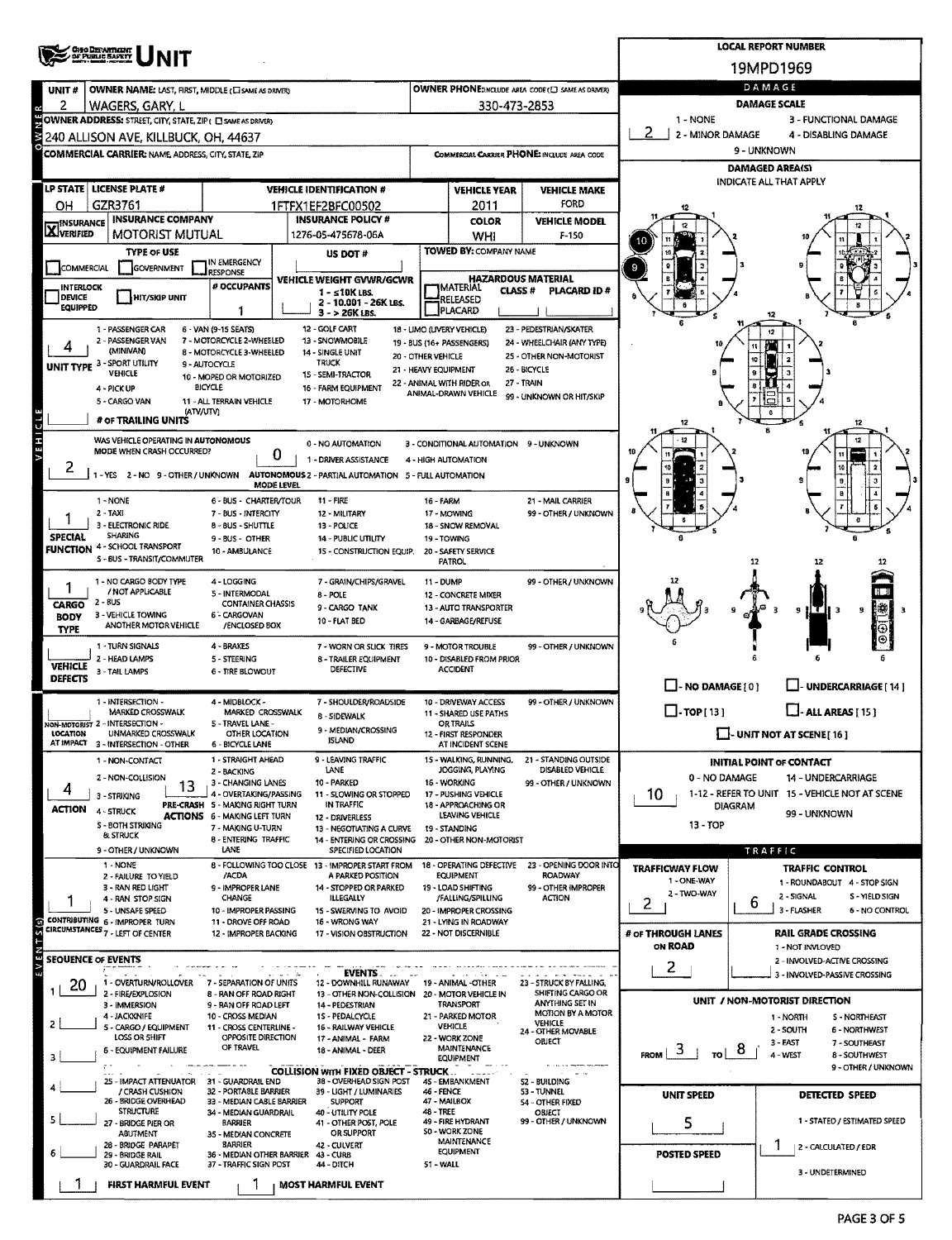| 19MPD1969<br>DATE OF BIRTH<br><b>CONTACT PHONE - INCLUDE AREA CODE</b><br><b>POSITION</b><br>1 | AGE<br>71<br>AIR BAG USAGE EJECTION<br>1                                                                                                                                                                                     | <b>GENDER</b><br>F<br><b>TRAPPED</b>                                                                                                                                                                                                                                                                                                                                                                      |  |  |  |
|------------------------------------------------------------------------------------------------|------------------------------------------------------------------------------------------------------------------------------------------------------------------------------------------------------------------------------|-----------------------------------------------------------------------------------------------------------------------------------------------------------------------------------------------------------------------------------------------------------------------------------------------------------------------------------------------------------------------------------------------------------|--|--|--|
|                                                                                                |                                                                                                                                                                                                                              |                                                                                                                                                                                                                                                                                                                                                                                                           |  |  |  |
|                                                                                                |                                                                                                                                                                                                                              |                                                                                                                                                                                                                                                                                                                                                                                                           |  |  |  |
|                                                                                                |                                                                                                                                                                                                                              |                                                                                                                                                                                                                                                                                                                                                                                                           |  |  |  |
|                                                                                                |                                                                                                                                                                                                                              |                                                                                                                                                                                                                                                                                                                                                                                                           |  |  |  |
|                                                                                                |                                                                                                                                                                                                                              |                                                                                                                                                                                                                                                                                                                                                                                                           |  |  |  |
|                                                                                                | 1                                                                                                                                                                                                                            |                                                                                                                                                                                                                                                                                                                                                                                                           |  |  |  |
|                                                                                                | <b>CITATION NUMBER</b>                                                                                                                                                                                                       |                                                                                                                                                                                                                                                                                                                                                                                                           |  |  |  |
|                                                                                                |                                                                                                                                                                                                                              |                                                                                                                                                                                                                                                                                                                                                                                                           |  |  |  |
| <b>STATUS</b>                                                                                  | DRUG TEST(S)<br><b>TYPE</b>                                                                                                                                                                                                  | RESULTS SELECT UP TO 4                                                                                                                                                                                                                                                                                                                                                                                    |  |  |  |
| 1                                                                                              | 1                                                                                                                                                                                                                            |                                                                                                                                                                                                                                                                                                                                                                                                           |  |  |  |
| DATE OF BIRTH                                                                                  | <b>AGE</b>                                                                                                                                                                                                                   | <b>GENDER</b>                                                                                                                                                                                                                                                                                                                                                                                             |  |  |  |
|                                                                                                | 64<br>м                                                                                                                                                                                                                      |                                                                                                                                                                                                                                                                                                                                                                                                           |  |  |  |
| <b>CONTACT PHONE - INCLUDE AREA CODE</b>                                                       |                                                                                                                                                                                                                              |                                                                                                                                                                                                                                                                                                                                                                                                           |  |  |  |
|                                                                                                |                                                                                                                                                                                                                              | <b>TRAPPED</b>                                                                                                                                                                                                                                                                                                                                                                                            |  |  |  |
| <b>POSITION</b>                                                                                | 1                                                                                                                                                                                                                            |                                                                                                                                                                                                                                                                                                                                                                                                           |  |  |  |
|                                                                                                |                                                                                                                                                                                                                              |                                                                                                                                                                                                                                                                                                                                                                                                           |  |  |  |
|                                                                                                |                                                                                                                                                                                                                              |                                                                                                                                                                                                                                                                                                                                                                                                           |  |  |  |
|                                                                                                |                                                                                                                                                                                                                              |                                                                                                                                                                                                                                                                                                                                                                                                           |  |  |  |
| <b>STATUS</b>                                                                                  | <b>TYPE</b>                                                                                                                                                                                                                  | RESULTS SELECT UP TO 4                                                                                                                                                                                                                                                                                                                                                                                    |  |  |  |
|                                                                                                |                                                                                                                                                                                                                              | <b>GENDER</b>                                                                                                                                                                                                                                                                                                                                                                                             |  |  |  |
|                                                                                                |                                                                                                                                                                                                                              |                                                                                                                                                                                                                                                                                                                                                                                                           |  |  |  |
| <b>CONTACT PHONE - INCLUDE AREA CODE</b>                                                       |                                                                                                                                                                                                                              |                                                                                                                                                                                                                                                                                                                                                                                                           |  |  |  |
|                                                                                                |                                                                                                                                                                                                                              |                                                                                                                                                                                                                                                                                                                                                                                                           |  |  |  |
| <b>SEATING</b><br><b>IDOT-COMPLIANT</b><br>POSITION<br>-IMC HELMET                             |                                                                                                                                                                                                                              |                                                                                                                                                                                                                                                                                                                                                                                                           |  |  |  |
|                                                                                                | <b>CITATION NUMBER</b>                                                                                                                                                                                                       |                                                                                                                                                                                                                                                                                                                                                                                                           |  |  |  |
|                                                                                                | DRUG TEST(S)                                                                                                                                                                                                                 |                                                                                                                                                                                                                                                                                                                                                                                                           |  |  |  |
| <b>STATUS</b>                                                                                  | TYPE                                                                                                                                                                                                                         | <b>RESULTS SELECT UP TO 4</b>                                                                                                                                                                                                                                                                                                                                                                             |  |  |  |
|                                                                                                |                                                                                                                                                                                                                              |                                                                                                                                                                                                                                                                                                                                                                                                           |  |  |  |
|                                                                                                |                                                                                                                                                                                                                              |                                                                                                                                                                                                                                                                                                                                                                                                           |  |  |  |
| ਿਲ ਅਤੇ                                                                                         |                                                                                                                                                                                                                              |                                                                                                                                                                                                                                                                                                                                                                                                           |  |  |  |
| (TEXTING, TYPING, 5)                                                                           | /UNUSABLE - 2                                                                                                                                                                                                                | CONTAMINATED SAMPLE                                                                                                                                                                                                                                                                                                                                                                                       |  |  |  |
| TALKING ON HANDS-FREE                                                                          | <b>RESULTS KNOWN.</b>                                                                                                                                                                                                        |                                                                                                                                                                                                                                                                                                                                                                                                           |  |  |  |
| TALKING ON HAND-HELD<br>COMMUNICATION DEVICE                                                   | <b>RESULTS UNKNOWN</b>                                                                                                                                                                                                       |                                                                                                                                                                                                                                                                                                                                                                                                           |  |  |  |
| OTHER ACTIVITY WITH AN<br>ELECTRONIC DEVICE-                                                   |                                                                                                                                                                                                                              | ALCOHOL TEST TYPE                                                                                                                                                                                                                                                                                                                                                                                         |  |  |  |
| 7 - OTHER DISTRACTION                                                                          |                                                                                                                                                                                                                              |                                                                                                                                                                                                                                                                                                                                                                                                           |  |  |  |
| 8 - OTHER DISTRACTION:                                                                         |                                                                                                                                                                                                                              |                                                                                                                                                                                                                                                                                                                                                                                                           |  |  |  |
| <b>F9 - OTHER / UNKNOWN</b>                                                                    | 5 - OTHER<br>DRUG TEST TYPE                                                                                                                                                                                                  |                                                                                                                                                                                                                                                                                                                                                                                                           |  |  |  |
|                                                                                                | $-1 - NONE$<br>$2 - BLOOD$                                                                                                                                                                                                   |                                                                                                                                                                                                                                                                                                                                                                                                           |  |  |  |
| 2 - PHYSICAL IMPAIRMENT.                                                                       | 3 - URINE<br>4 - OTHER                                                                                                                                                                                                       |                                                                                                                                                                                                                                                                                                                                                                                                           |  |  |  |
| DEPRESSED, ANGRY,                                                                              | <b>DRUG TEST RESULT(S)</b>                                                                                                                                                                                                   |                                                                                                                                                                                                                                                                                                                                                                                                           |  |  |  |
| 5 - FELL ASLEEP, FAINTED,                                                                      | 1 - AMPHETAMINES<br>2 - BARBITURATES:                                                                                                                                                                                        |                                                                                                                                                                                                                                                                                                                                                                                                           |  |  |  |
| <b>STATIGUED, ETC.</b><br>6 - UNDER THE INFLUENCE OF<br>MEDICATIONS / DRUGS /                  |                                                                                                                                                                                                                              | )3 - BENZODIAZEPINES<br>4 - CANNABINOIDS                                                                                                                                                                                                                                                                                                                                                                  |  |  |  |
|                                                                                                |                                                                                                                                                                                                                              |                                                                                                                                                                                                                                                                                                                                                                                                           |  |  |  |
|                                                                                                |                                                                                                                                                                                                                              |                                                                                                                                                                                                                                                                                                                                                                                                           |  |  |  |
|                                                                                                |                                                                                                                                                                                                                              |                                                                                                                                                                                                                                                                                                                                                                                                           |  |  |  |
|                                                                                                |                                                                                                                                                                                                                              |                                                                                                                                                                                                                                                                                                                                                                                                           |  |  |  |
| <b>SEATING</b>                                                                                 | 1<br>DATE OF BIRTH<br>DRIVER DISTRACTION<br>2 - MANUALLY OPERATING AN<br>COMMUNICATION DEVICE<br>COMMUNICATION DEVICE<br>INSIDE THE VEHICLE<br>OUTSIDE THE VEHICLE<br>CONDITION<br>1 - APPARENTLY NORMAL<br>Cother / Unknown | AIR BAG USAGE<br><b>EJECTION</b><br>1<br><b>CITATION NUMBER</b><br><b>DRUG TEST(S)</b><br>1<br>AGE<br>AIR BAG USAGE<br><b>EJECTION TRAPPED</b><br><b>TEST STATUS</b><br>1 - NONE GIVEN<br>2 - TEST REFUSED<br>3 - TEST GIVEN,<br>4 - TEST GIVEN,<br>S - TEST GIVEN<br>1 - NONE<br>2 - BLOOD<br>3 - URINE<br>4 - BREATH<br><b>S-COCAINE</b><br>6 - OPIATES / OPIOIDS<br>∤7 - OTHER<br>8 - NEGATIVE RESULTS |  |  |  |

 $\mathcal{A}^{\mathcal{A}}$